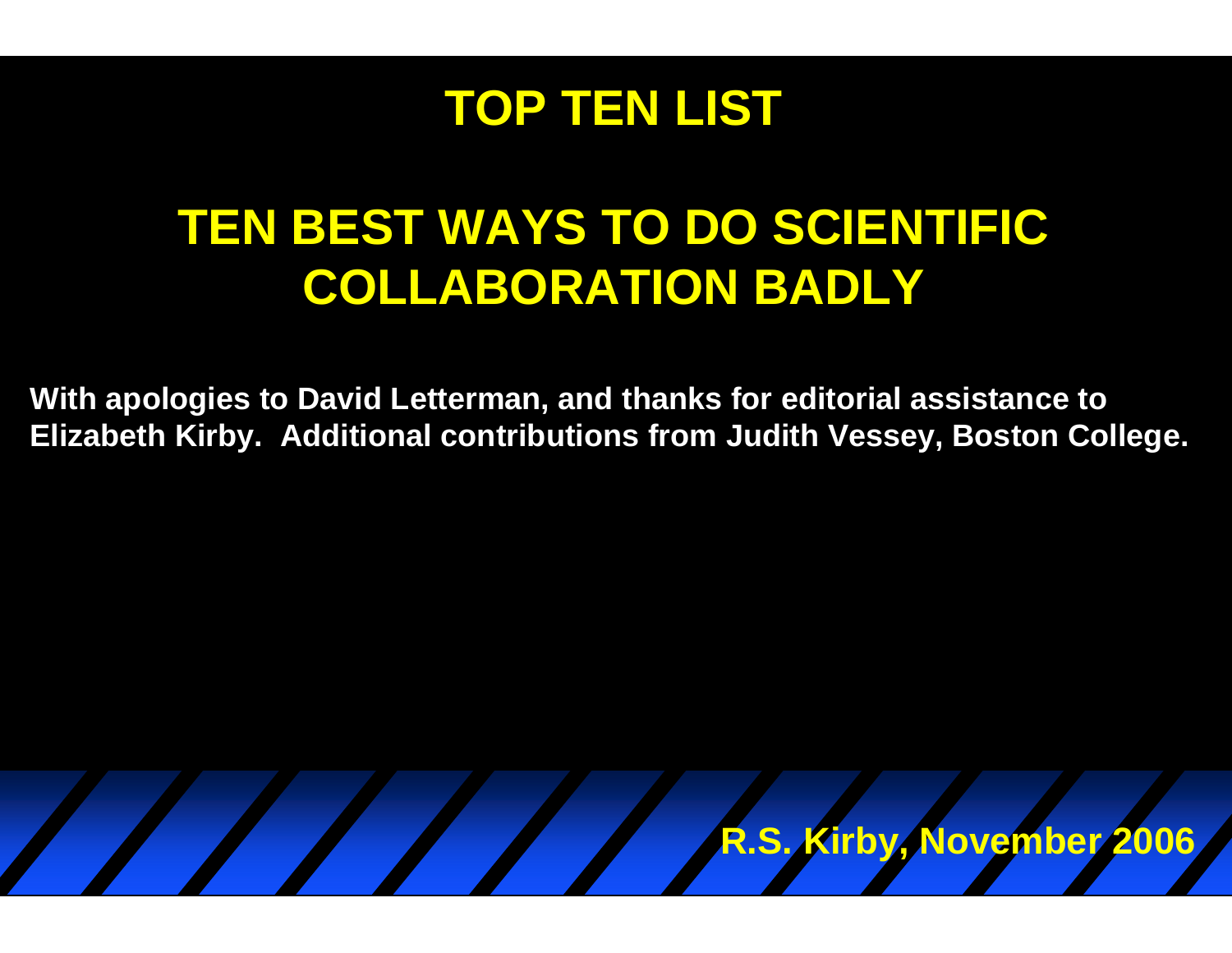**Dateline: 8:00AM, Eastern Standard Time (6:00AM on the Pacific Coast)**

**When determining the time for the next conference call, assume that everyone is in your time zone. Force all your collaborators to make a mental conversion in order to determine whether they are actually available.**

#### **Helpful hints:**

- **1. Early morning calls in the Eastern or Maritime time zones are great motivators for those on the west coast.**
- **2. Everyone has to eat sometime, so why not have lunch over a conference call?**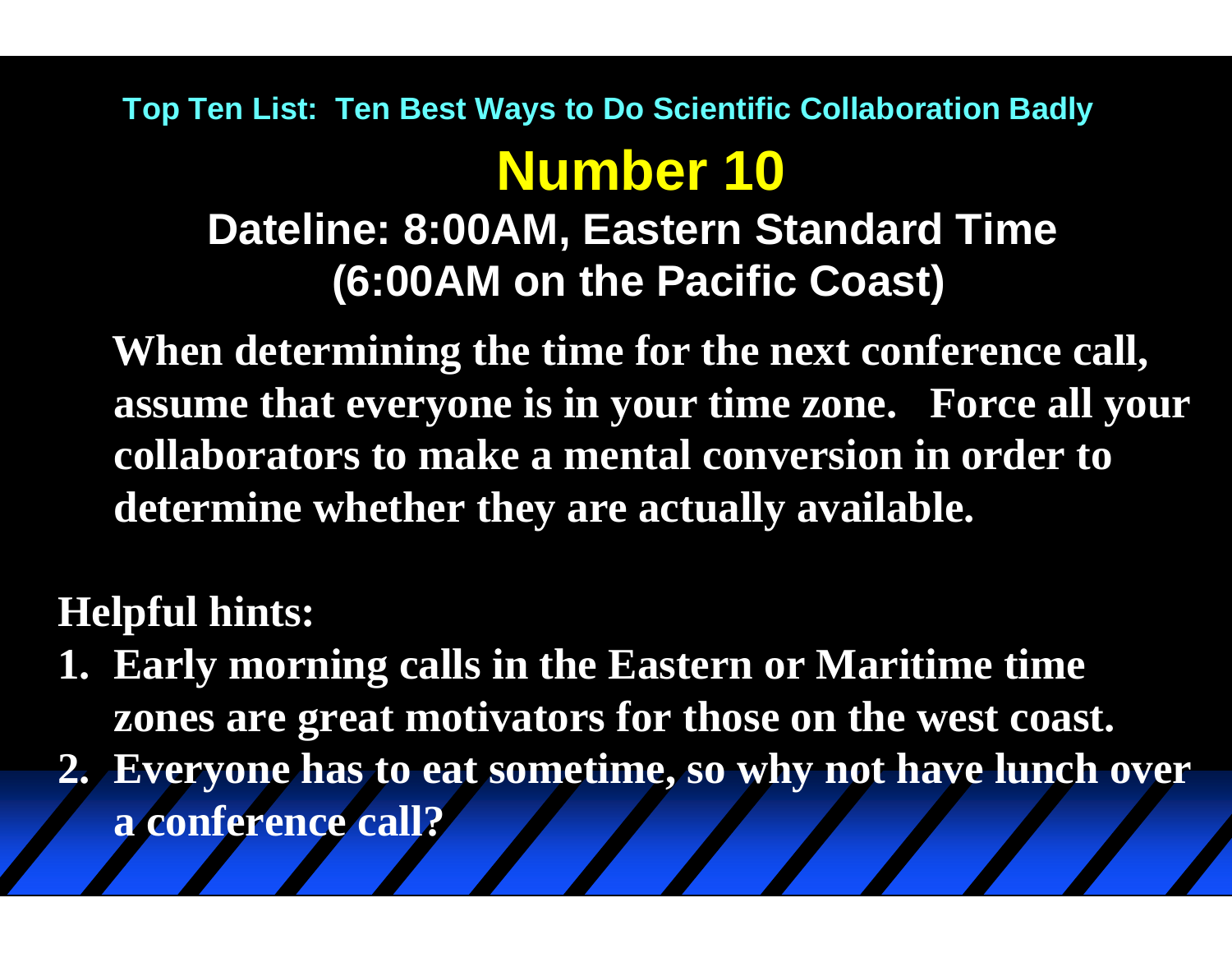# **Number 9**

#### **Stay Tuned for an Important News Update . . .**

**Don't keep minutes (or if you do, don't distribute them to the project members), don't send out notices for meetings, don't provide timely reminders, and above all, never follow up to see why those who fail to participate and don't notify the group leader aren't able to take part in the process.**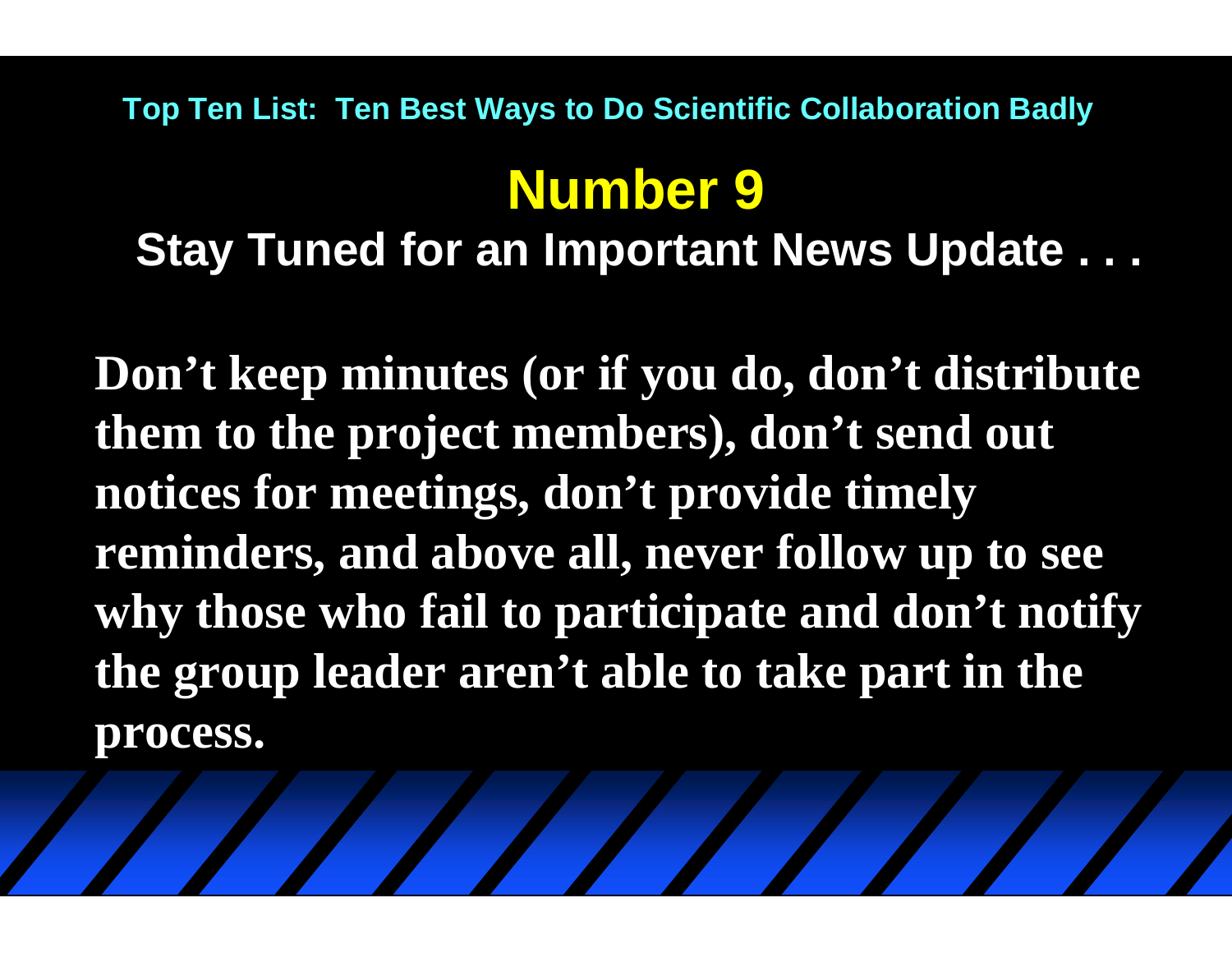#### **Number 8 Round Up the Usual Suspects**

**List everyone as an author, including those who contributed nothing to the project. Of course, it goes without saying that MDs go first.**

**Or . . . List no one, instead identifying the paper as authored by the Southern Obstetrical Wellness and Health Analysis Trial (SO WHAT)\***

**\*see members (listed in 4.5 pt type) on page 631.**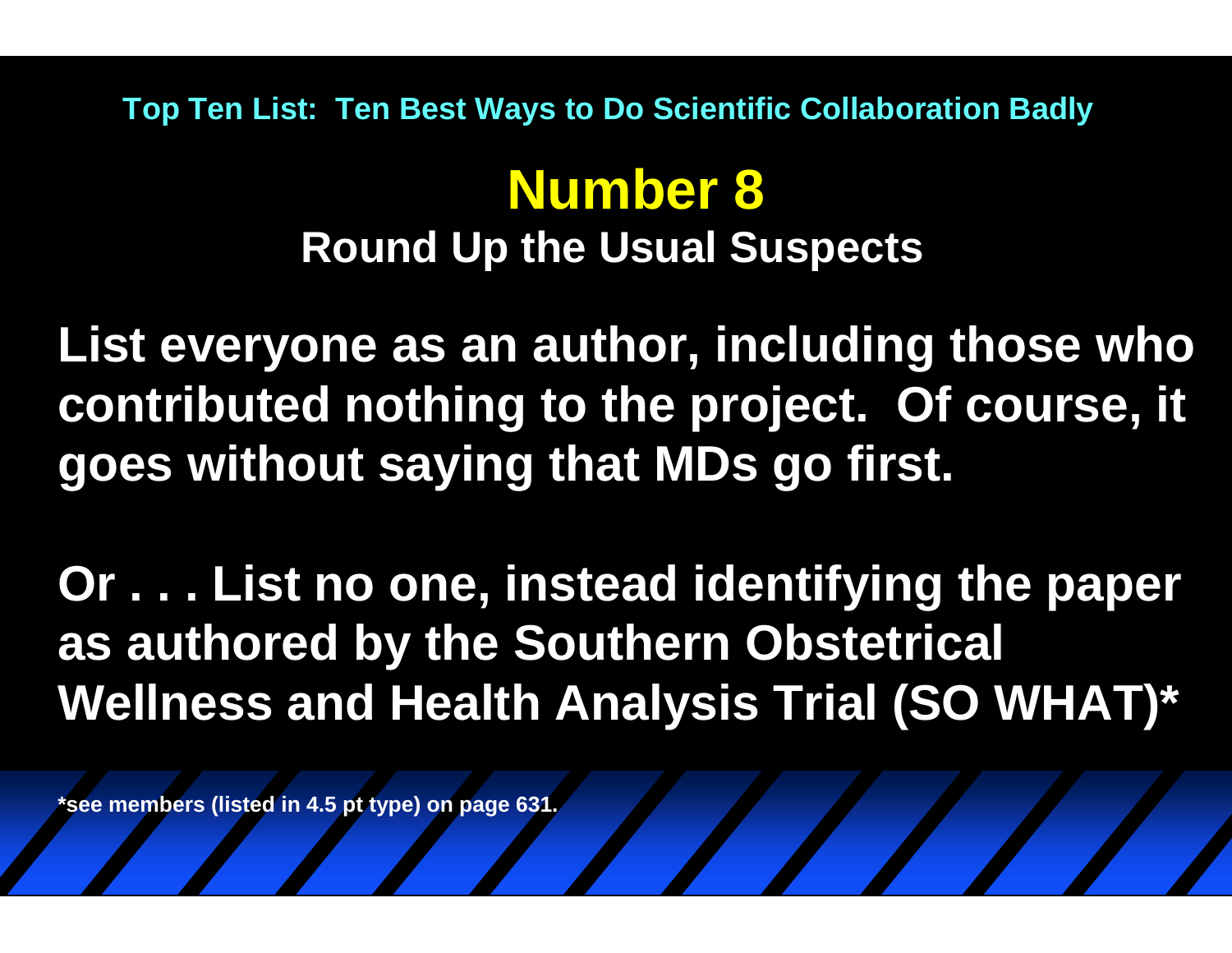## **Number 7Don't You Have That Done Yet?**

**Volunteer for everything, but do nothing.** 

**Or, volunteer a committee member who is not on the call or present at the meeting, without the permission of them or their boss. Then, neglect to tell them . . .**

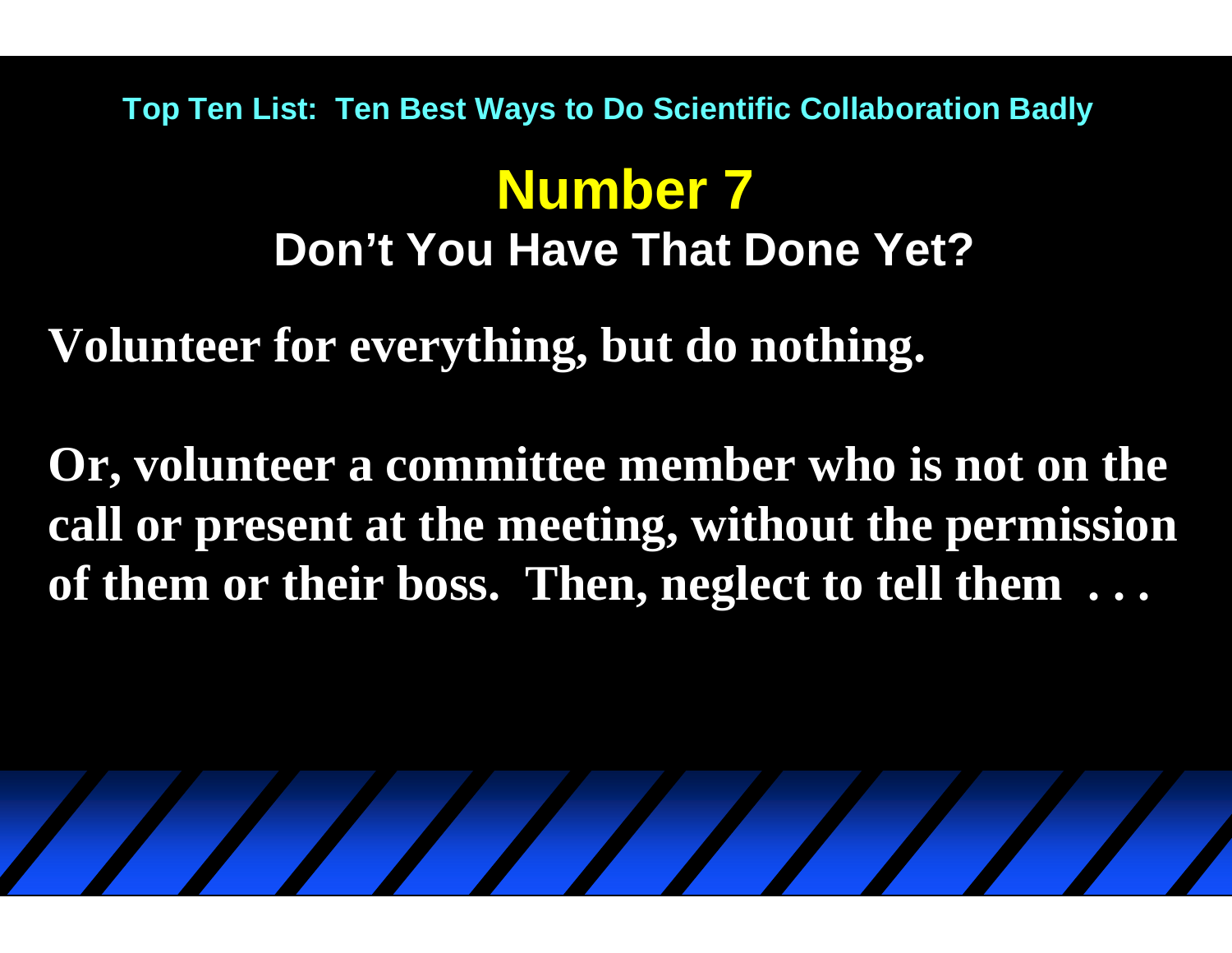#### **Number 6 All In the Family**

**Only invite your colleagues and friends to participate in the collaboration. Ignore other stakeholders or don't realize they even exist, especially those from competing groups or those who are unlikely to agree with you.**

**These approaches are especially useful in public health, state/provincial, national and international collaborations.**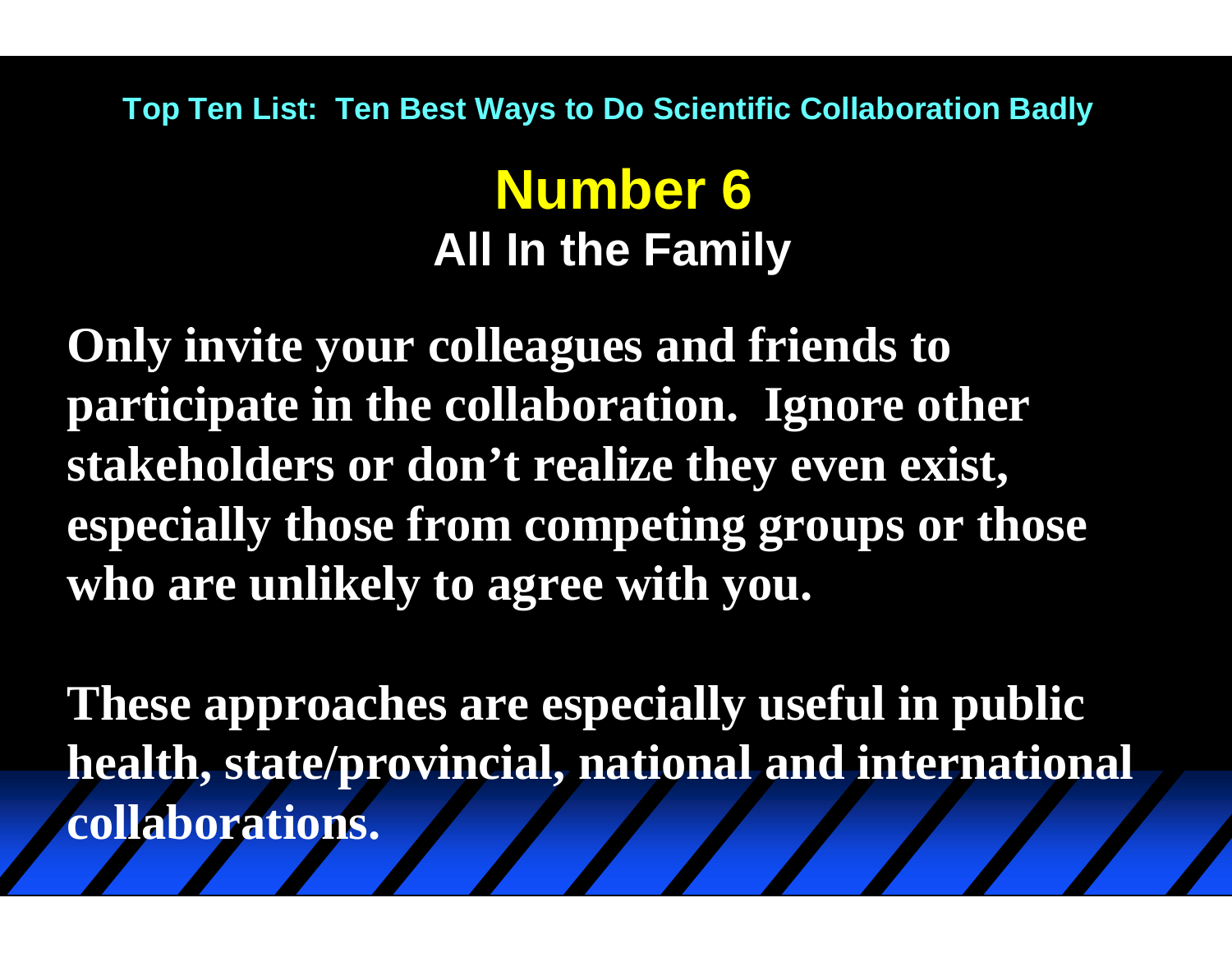#### **There's Nobody Here But Us Chickens**

**Develop committees comprised only of chiefs, with no one to do the work.**

**As a committee member, always complicate discussions with extraneous issues that derail the process or stymie progress.**

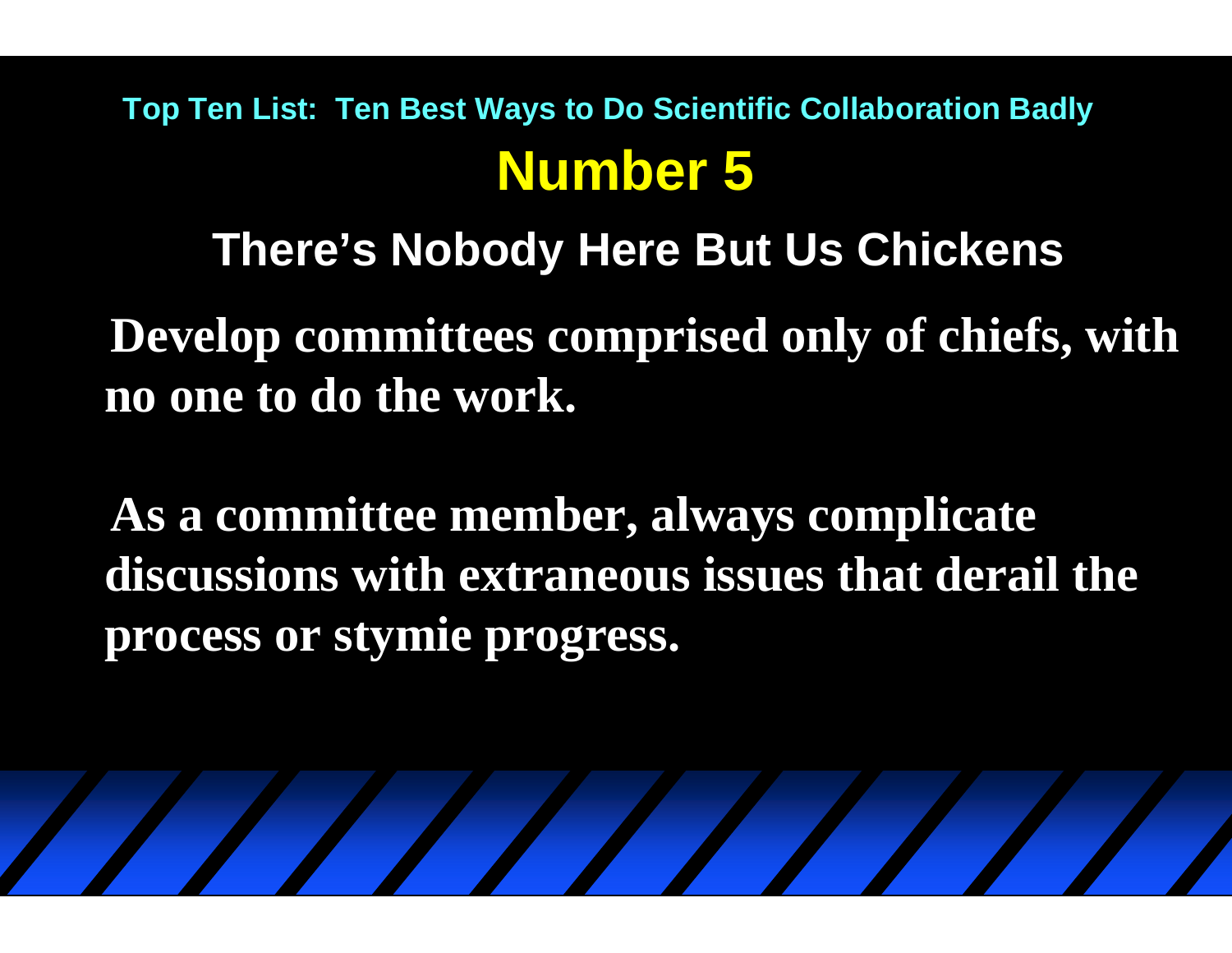**How Do You Make Busy People More Productive?**

**Don't honor or recognize the work of group members.** 

**Assign outrageous deadlines that cannot possibly be met.**

**Give those who produce even more work.**

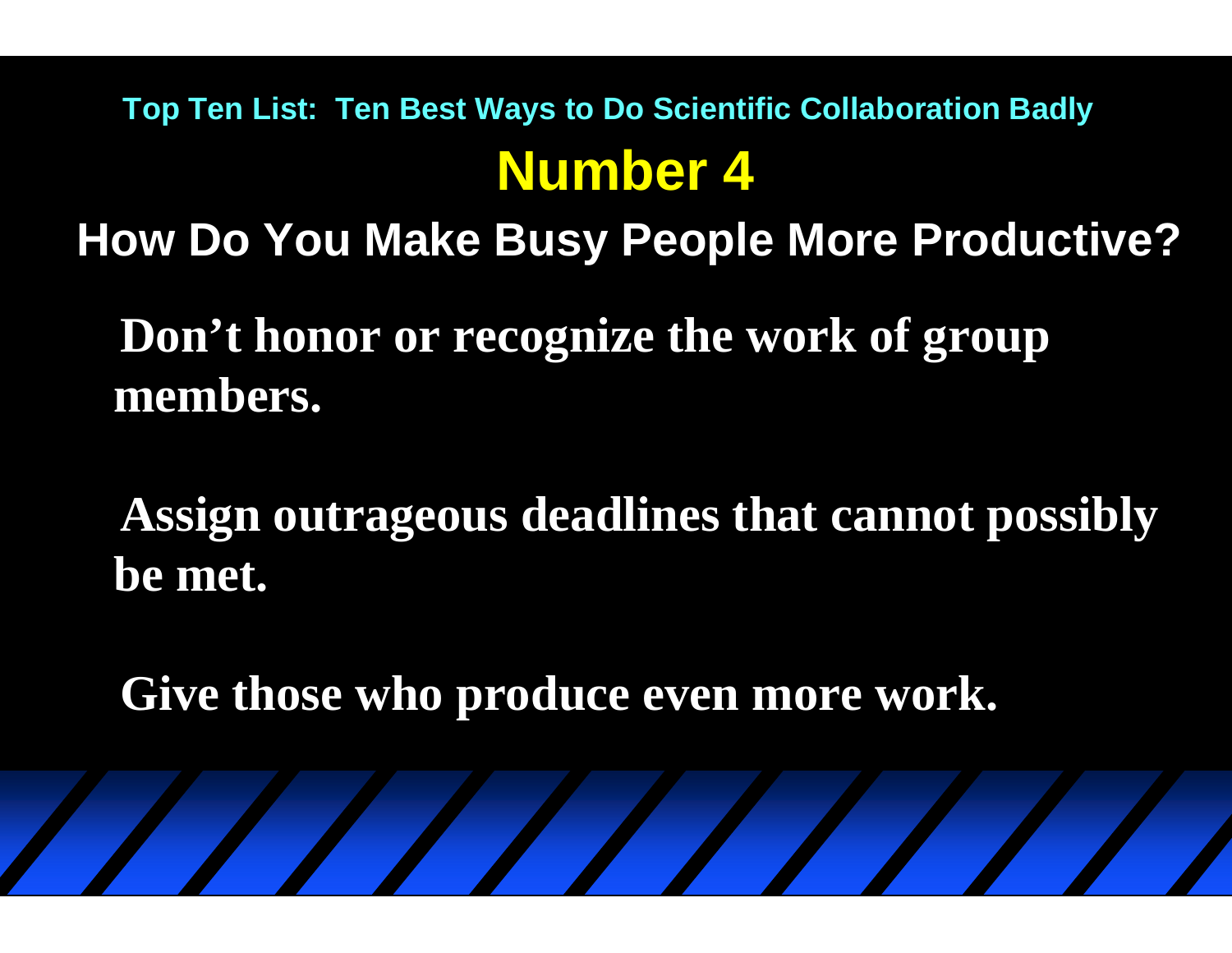**Don't Pay for Anything You Might Get for Free**

**Assign projects that are both complex and timeconsuming, but provide no resources or technical support to the collaborative group.**

**If the group doesn't produce, it's their fault. If they do, you'll be recognized as a bureaucratic genius!**

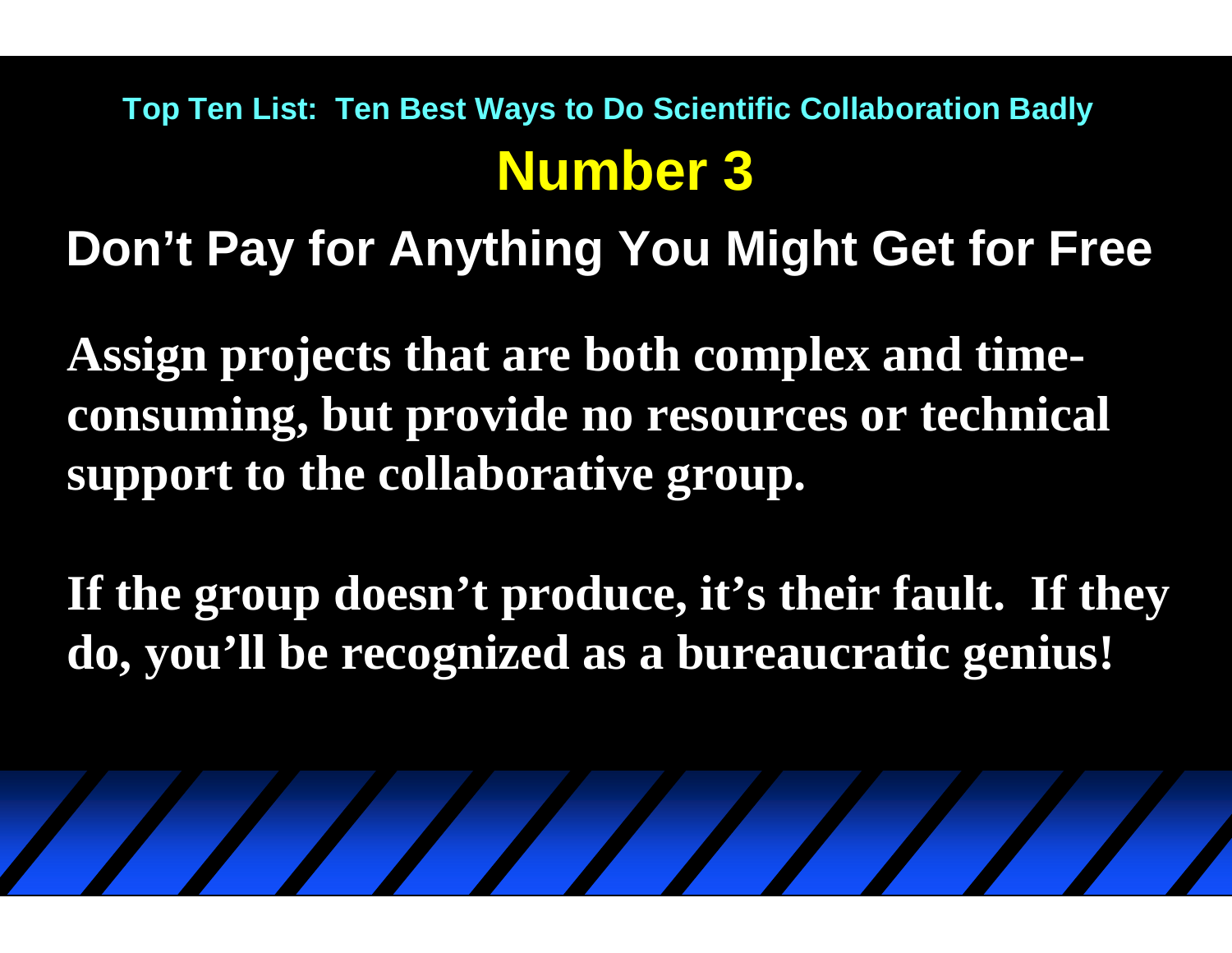**Ma'am, You Can Have Any Color You Want, So Long as It's Black**

**Ignore or belittle the perspectives and suggestions of those with disciplinary backgrounds different from your own.**

**The only reason they are there is to validate the collaborative process, not to actually contribute to an improved and more useful product or outcome.**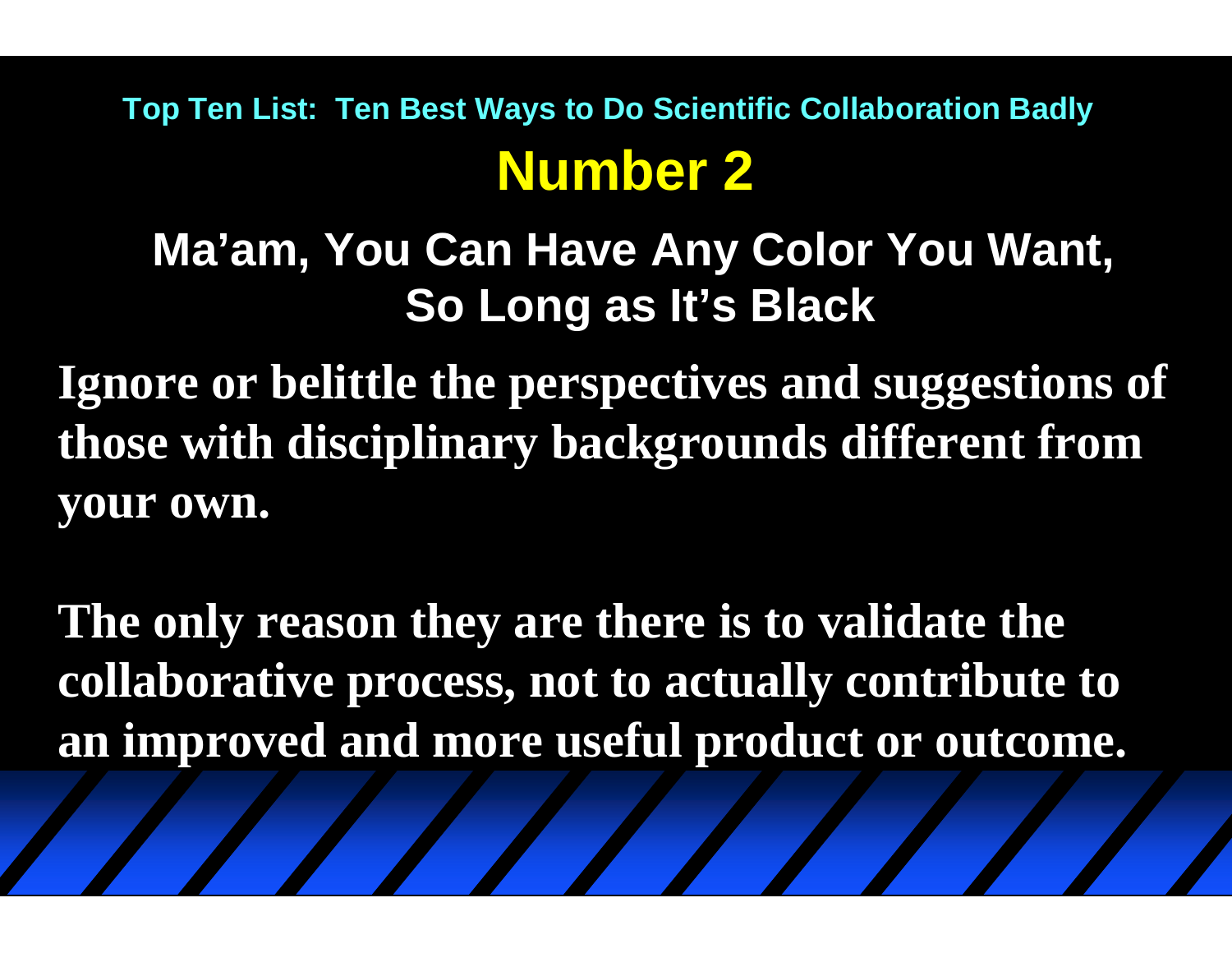## **Number 1 Webster Had It Right All Along**

**Always remember the definition of collaboration:**

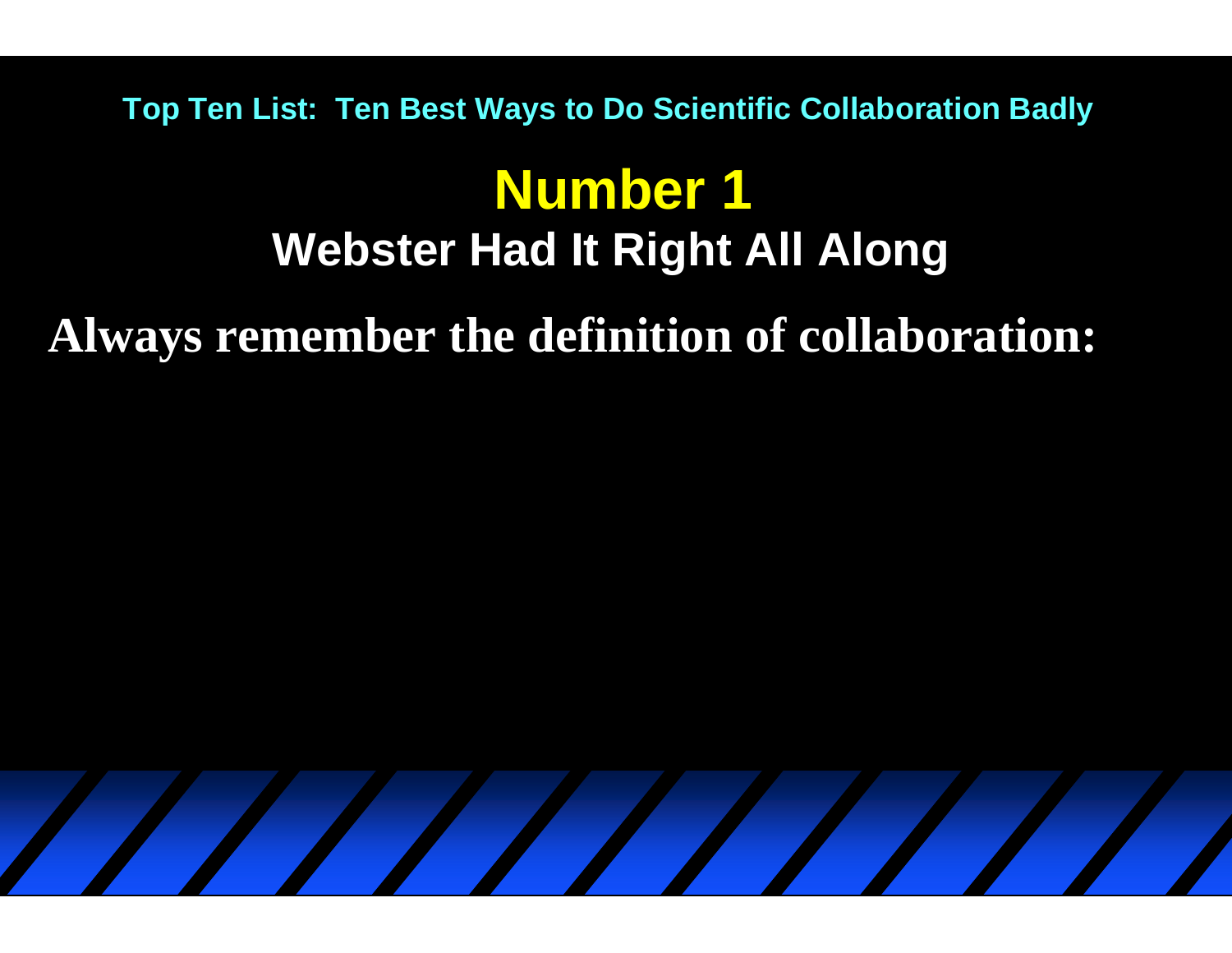# **Top Ten List: Ten Best Ways to Do Scientific Collaboration Badly Definitions Collaboration (n):**

- ◆ 1. Working together, especially in a joint intellectual effort.
- ◆ 2. Cooperating treasonably, as with an enemy occupying one's country.
- ◆ 3. An unnatural act between two or more nonconsenting adults.

**Source: Webster's New Collegiate Dictionary, 10th Edition, as modified by Tamara Copeland, R.S. Kirby and others.**